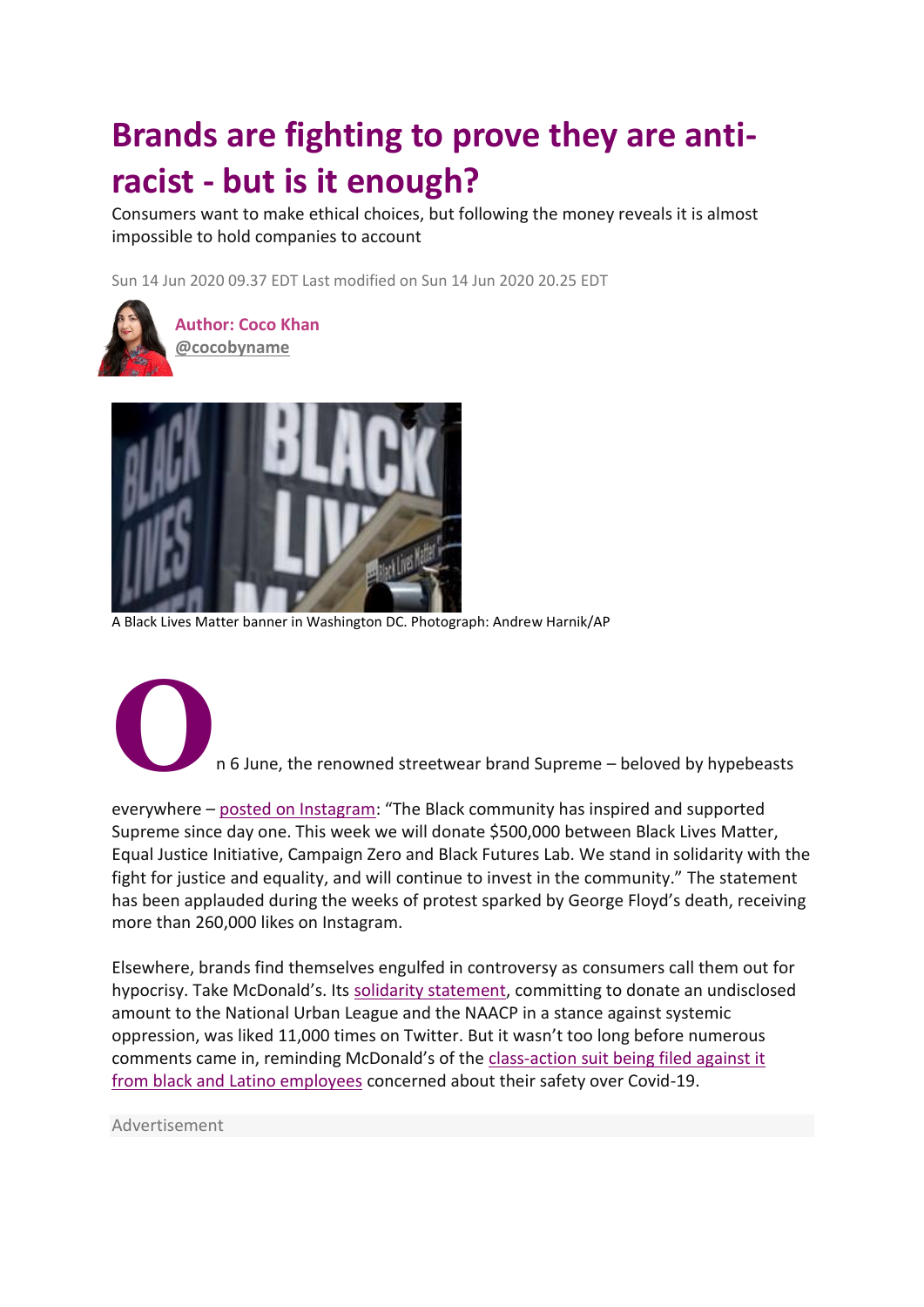Glassnote Music was also called out for its statement of solidarity, after ex-employee Lakiesha Herman claimed that she was fired by the company just two months earlier – claiming she was the company's only black employee. (Herman's claims said that Glassnote Music initially responded that she had resigned, rather than been terminated. When approached for comment, attorneys for Glassnote Music and Herman advised that the parties had mutually agreed to a resolution of the matter, including an exit package.) Glassnote apologized for the "unnecessary stress caused" and that the company "has always been and will continue to be committed to accountability."

And this week, activists such as Sharon Chuter have gone even further, [asking companies](https://www.buzzfeednews.com/article/tanyachen/this-woman-is-asking-major-brands-to-pull-up-their) to publish information related to hiring and pay.

For brands, there's a lot at stake. Consumers want to spend their money with companies with progressive values: [87% of Americans would purchase](https://www.statista.com/statistics/818968/most-popular-ways-to-be-an-ethical-consumer-us/) a product from a company that advocated for an issue they cared about, while 88% would boycott a company they thought behaved irresponsibly.

Some might think Supreme could teach these brands a thing or two, having gone over and beyond and – as we say on Twitter – "opened their purse". Alas, if only it were that simple.

Just five days before Supreme's show of support, a [photo](https://twitter.com/kmlytong/status/1267231950864912391) was widely circulated showing a cartridge the LAPD had used to fire rubber bullets at Black Lives Matter protesters. The picture clearly displays the name of the manufacturer – Combined Tactical Systems – a brand name of Pennsylvanian company, Combined Systems Inc, which, in addition to supplying US police departments, also supplies teargas to the governments of Israel and Egypt. Evidence suggests such supplies were used on unarmed Palestinian protesters and Egyptian students protesting [against police brutality and government corruption](https://www.theguardian.com/world/2011/dec/07/us-firms-teargas-egypt-investigation) in 2011.

It turns out Supreme and Combined Systems Inc have something in common: their investors, Carlyle Group, a somewhat shadowy multinational private investment firm which bought a 50% stake in Supreme for an eye-watering \$500m in 2017 and previously invested in [Combined Systems Inc](https://www.carlyle.com/media-room/news-release-archive/carlyle-group-raises-436-million-first-fund-dedicated-mezzanine) through their mezzanine fund [\(which they have now sold\)](https://www.marketwatch.com/story/critics-say-kkrs-responsible-investment-stance-is-being-clouded-by-its-stake-in-a-controversial-tear-gas-make-2019-11-25).

What do these weirdly granular details that sound like they're from an episode of Billions tell us? It's that exposing businesses' hypocrisy and holding them to account through ethical consumerism may not deliver as much as we'd hoped.

Some levels of hypocrisy aren't clear, or are actively shrouded. Data can't always give you a full view on workplace culture; supply chains can go dark (a US manufacturer receives tin from a supplier, who gets it from a supplier, that somewhere leads back to Mexico but no one can be sure what the practices are in the tin mine). Then there's the myriad of business arrangements – from offshore companies to private funds – that make following the money impossible, let alone figuring out how the profits are spent, whether adequate taxes are being paid, and who the money came from in the first place (and whether it was Jeffrey Epstein – joking!).